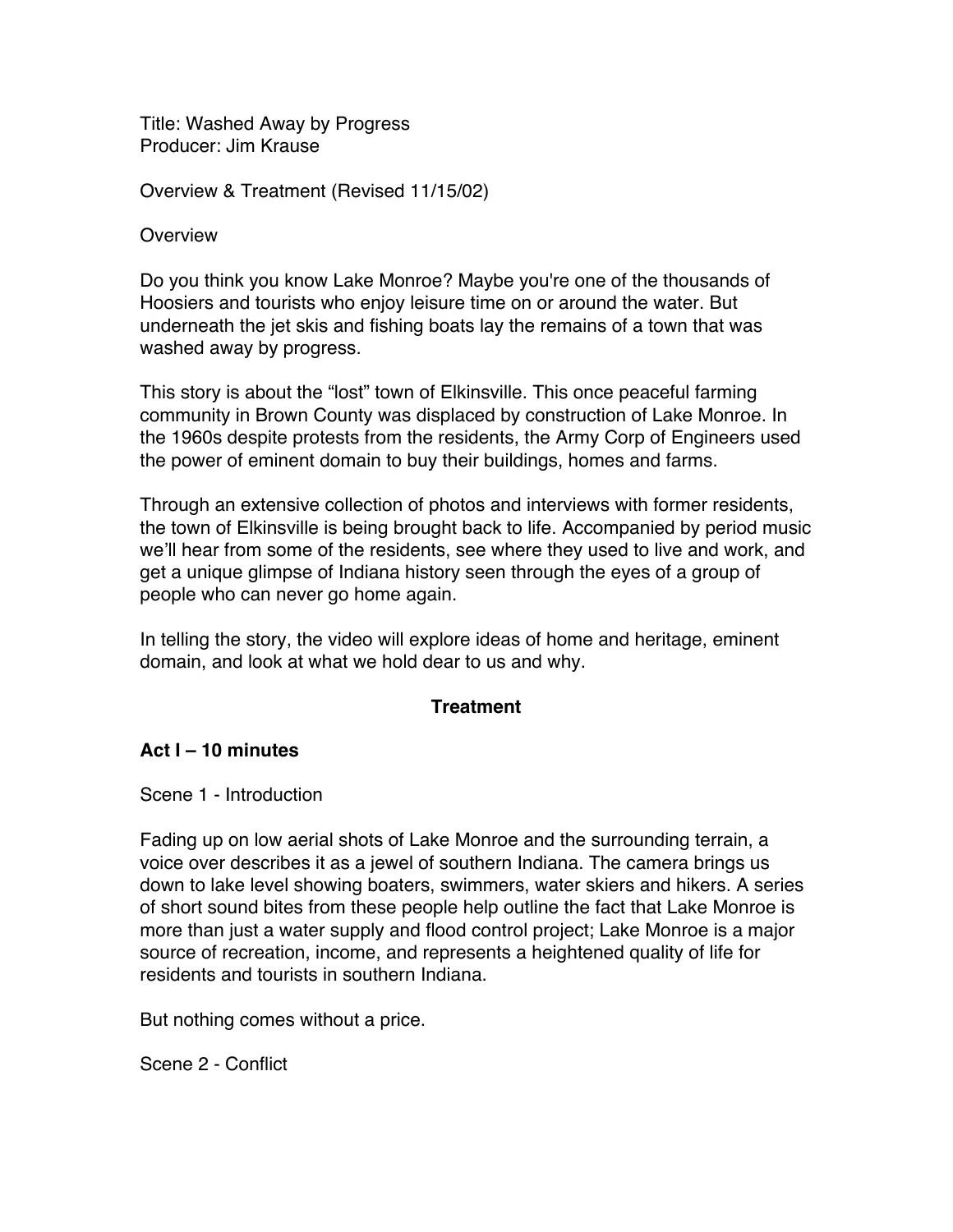Over an acoustic guitar playing in a minor key, a series of black and white images show portraits of people outside their homes, children, families and farmers and people working. Bill Miller and Bob Cross describe the people's emotional pain and how against their wishes these people we see were forced to leave their homes. The last sound bite explains how the move was one of necessity ordered by the Army Corp of Engineers.

# **Act II – 30 minutes**

## Scene 3 – The necessity

From an aerial viewpoint we see the scenic hills and community of Bloomington as David Cable and/or Chuck Parrish of the US Army Corps of Engineers review the problem the region faced in its quest for a water supply in the 1940s. We cut from the interviews to Leonard Springs and Twin Lakes, two failed attempts at reservoirs. The interviewee tells us that public officials were getting desperate to find an adequate source of water in a timely manner. They tell us that after extensive surveys it was determined that the Salt Creek watershed was the area's best hope for a water supply. During the last sound bite they explain that unfortunately several communities had to be displaced by the lake, including the town of Elkinsville.

### Scene 4 –Elkinsville lives and stories

We revisit some of the black and white images accompanied by old-style instrumental folk music. Dissolving from picture to picture we move closer in as voiceovers describe some of the town's former residents. Pausing on one still image we dissolve to an interview with the person in the present day- some 50 years after the picture had been taken. Using this same technique- dissolving from a black and white photo to the present day interview, we visit another former resident. Cutting between the interviews, we hear of what kind of homes, schools and buildings they grew up in. Both interviews end on what they felt when they heard they had to pack up and move.

### Scene 5 – Eminent Domain

"No one likes to force people to move from their homes," marks the beginning of this brief segment exploring the idea of eminent domain. An interview with a public works official or city attorney, Linda Runkle is juxtaposed with an Elkinsville resident, "Leaving my home was the hardest thing I ever did."

Scene 6 – Construction begins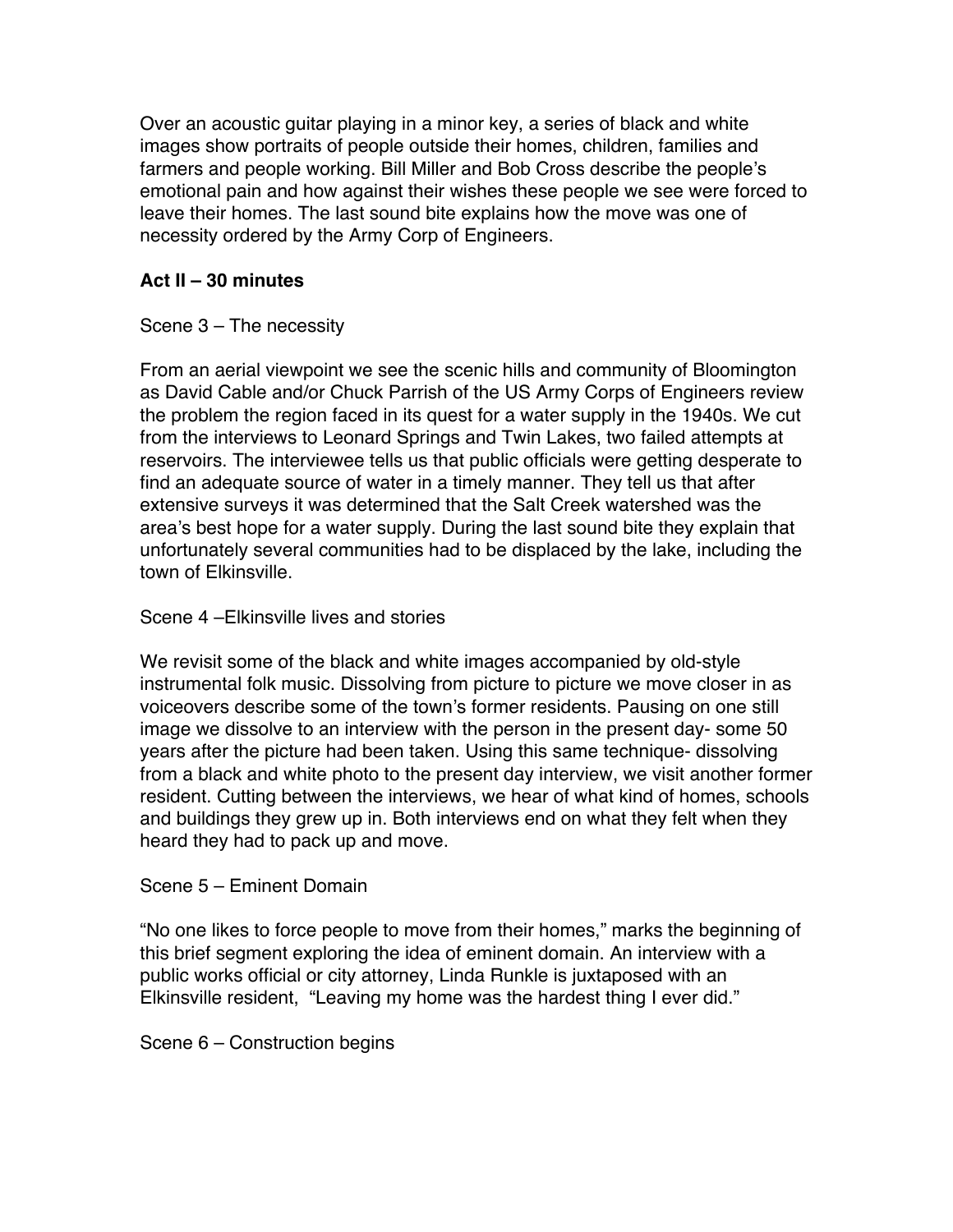File footage of excavation shows construction of the dam and demolition of trees and buildings. If possible we will insert a segment from a news story run from a Louisville or Indianapolis TV station in the 1950-60s. A sequence of map graphics shows the region as it was, and the lake filling in up to the normal pool level. We see that Elkinsville wasn't the only community affected by the lake.

Scene 7 – It could have Been Avoided

On camera, Bill Miller explains the true tragedy: there was a mistake in the elevation estimates. After the residents had packed up and their homes destroyed, someone realized that Elkinsville didn't have to be moved.

## **[Fund drive break]**

Bill Miller explains that there was a variance in the lake's estimated water levels. Standing near what used to be the center of the town of Elkinsville, Bill points out that even during the highest flood stage, when water flows over the spillway, the high water level is still clear from the center of town.

Scene 8 – Moving day

The black and white photos introduce this short sequence where the Elkinsville residents recall moving day and their various destinations.

Scene 9 – A lake is formed

News file footage and pictures from the Army Corps of Engineers show the gradual filling in of the lake. This is punctuated by remarks from Elkinsville residents, describing their reaction upon seeing the valley filling with water. This segment ends on an interview clip, "My goodness, seeing all the roads, trees, buildings. They were all gone. I'd never seen anything like it before."

Scene 10 - Myths and legends

Through interviews with local historians and former residents we learn that while the town is long gone, Elkinsville has become a place of myths and legends. Sightings of Bigfoot, UFOs and a miniature Stonehenge atop Browning Hill keep Elkinsville a place of mystery and intrigue.

### **Act III – 10 minutes**

Scene 11- Lake Monroe today